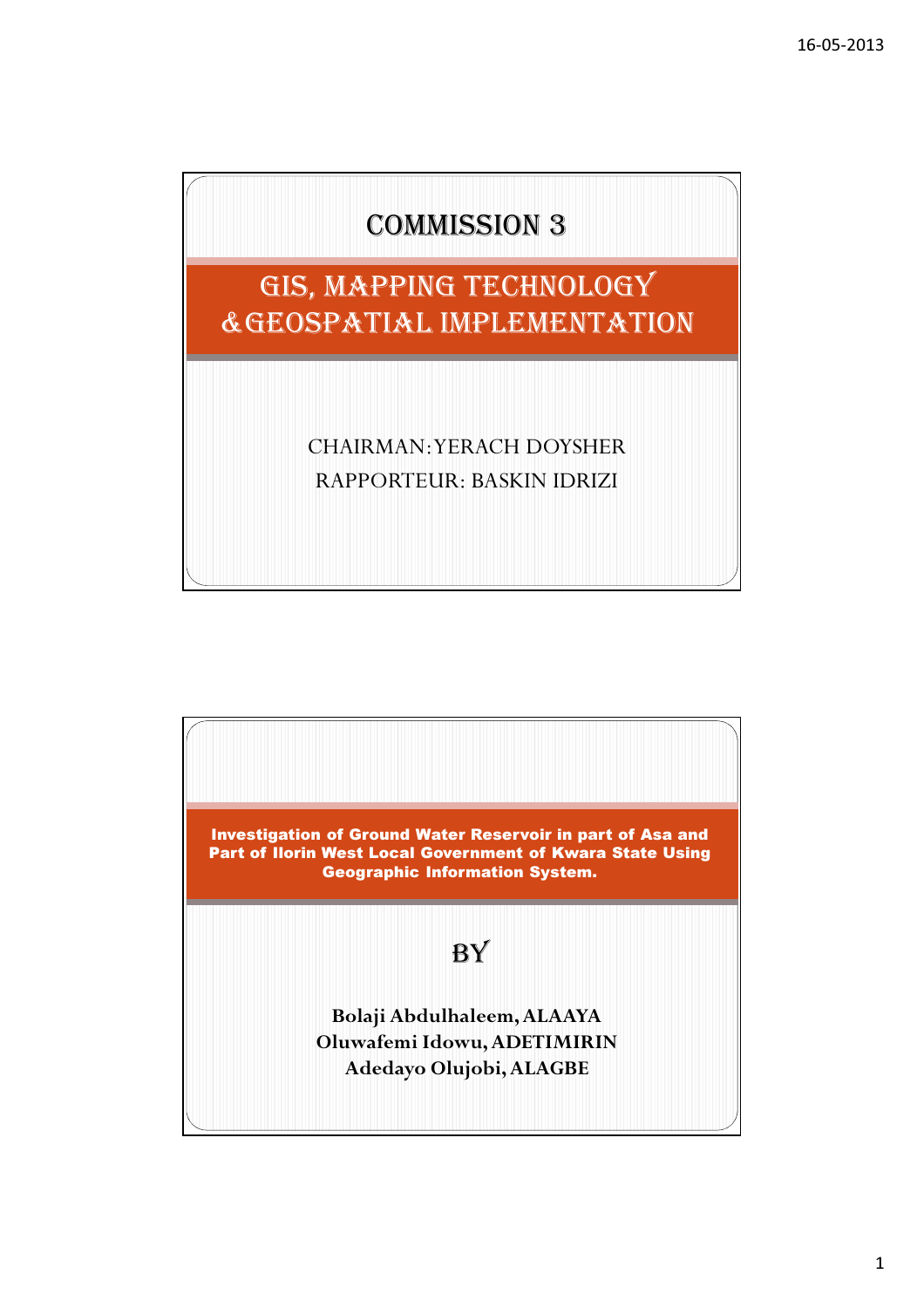



#### 2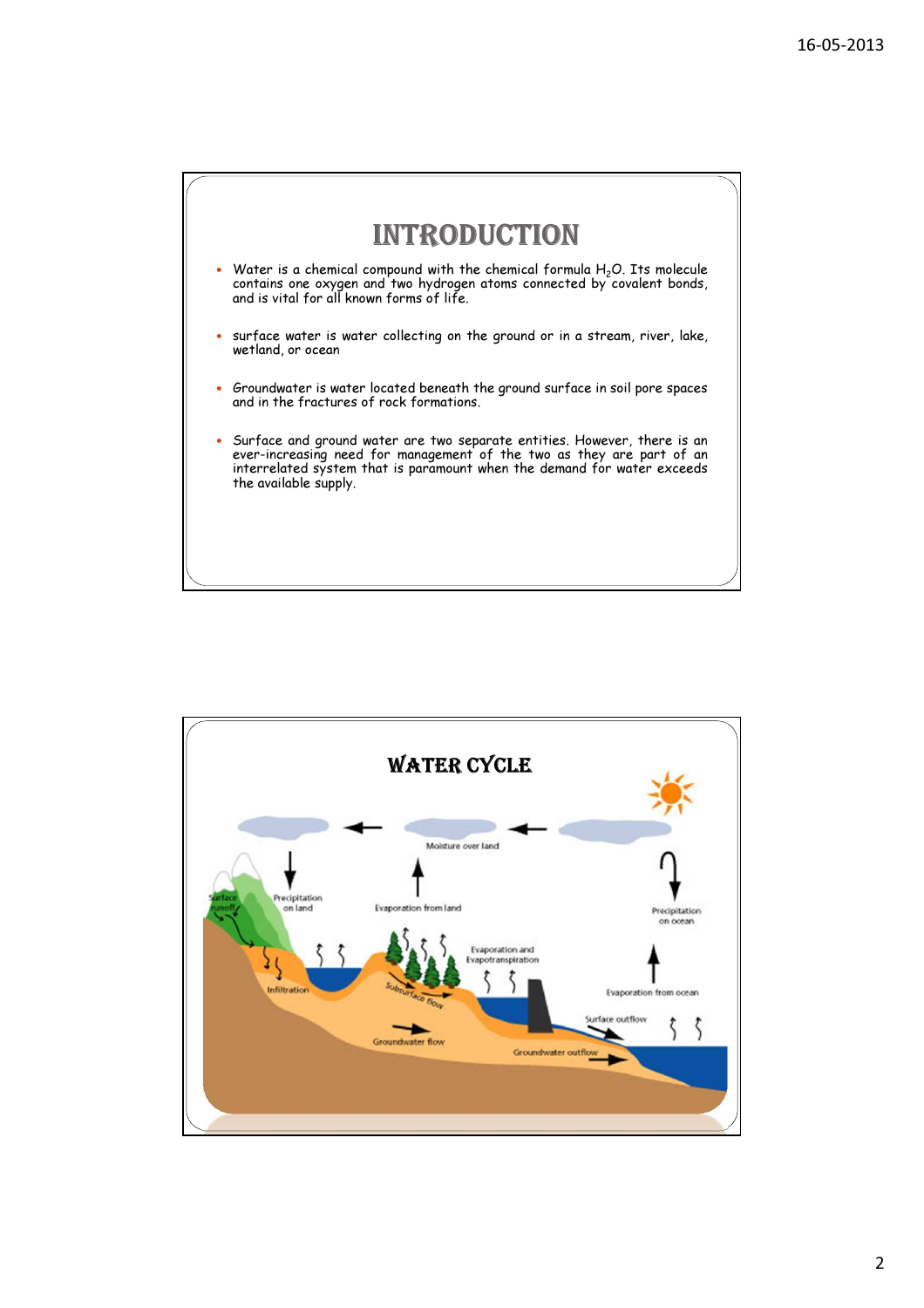## PROBLEM DEFINITION

Asa river basin is the host of Asa River the major source of recharge for the underground reservoir from which all the wells and boreholes in this river basin tap their water source. The standard water level of wells and boreholes in the area which before now used to be within the range of 16.07607 feet to 21.55505 feet and had recently dropped which has led to little availability of water for the inhabitants within the study area. This leads to the investigation of the underground water reservoir using Geographic Information System techniques to know the volume of water remaining in the water bearing reservoir.

## AIM

The aim of this research work is to investigate the area and volume of the water bearing reservoir within the study area, using Geographic Information System technology in other to provide information on the hydro-geological characteristics of the area.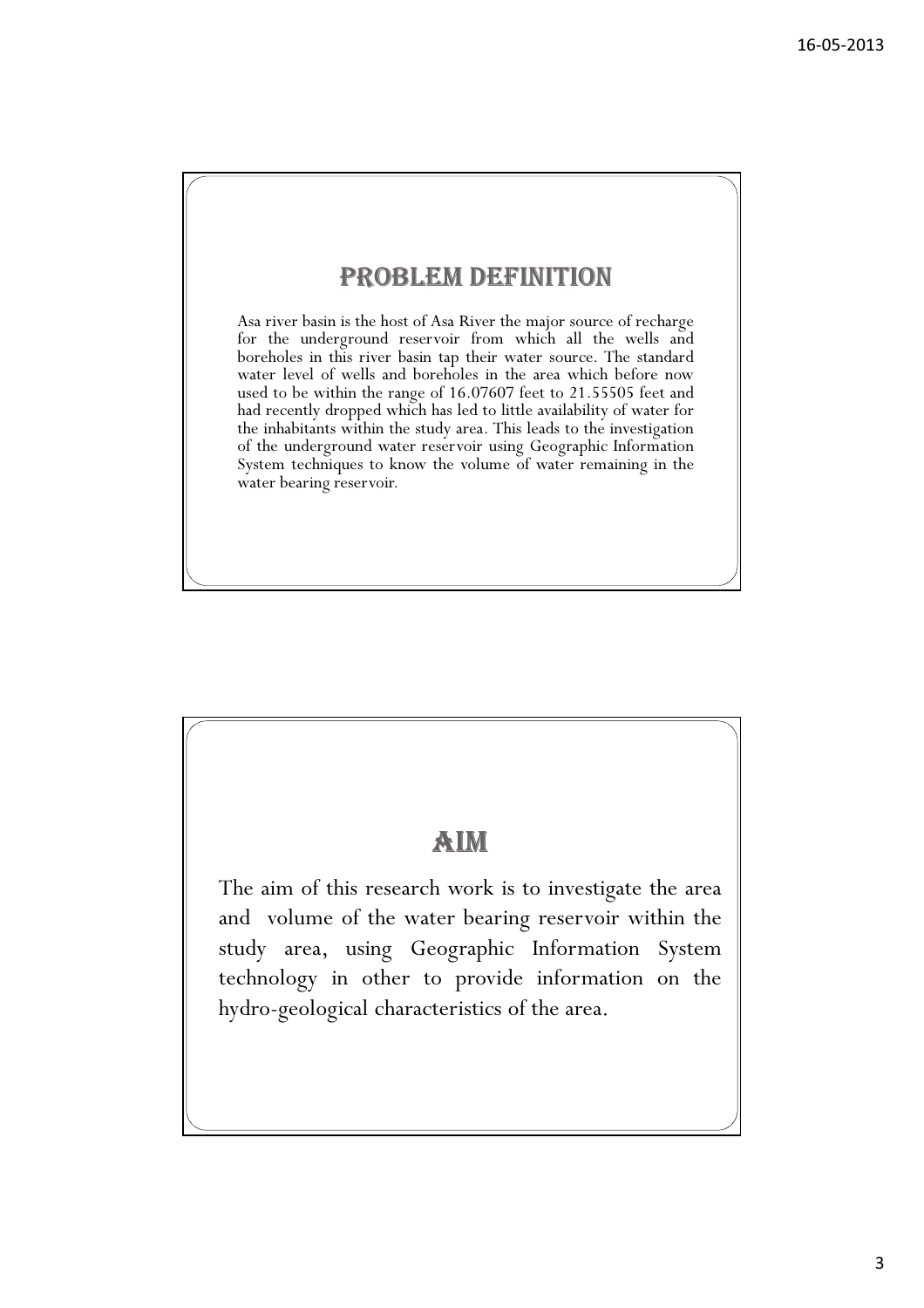## **OBJECTIVES**

- To design and create a geodatabase for the boreholes and well points.
- Carry out watershed analysis of the area.
- Perform inverse distance weighted interpolation from spatial analyst
- Creating a Potentiometric surface for the aquifer
- Create Borelines from Borehole points
- Creating a Geovolume of the Asa river Basin.

#### THE STUDY AREA

Asa river basin which lies within Asa and Ilorin west local government in Kwara state is located at the boundary of the state at the southwestern part of the state and it is surrounded by Moro local government to the north, Oyun and Offa local government to the South and Ilorin west local government to the East. The study area lies between latitudes  $4^0$  12'N and  $4^0$  29'N and longitudes  $8^0$  7'E and  $8^0$  $42'$ E with an area of 5036.625 $km<sup>2</sup>$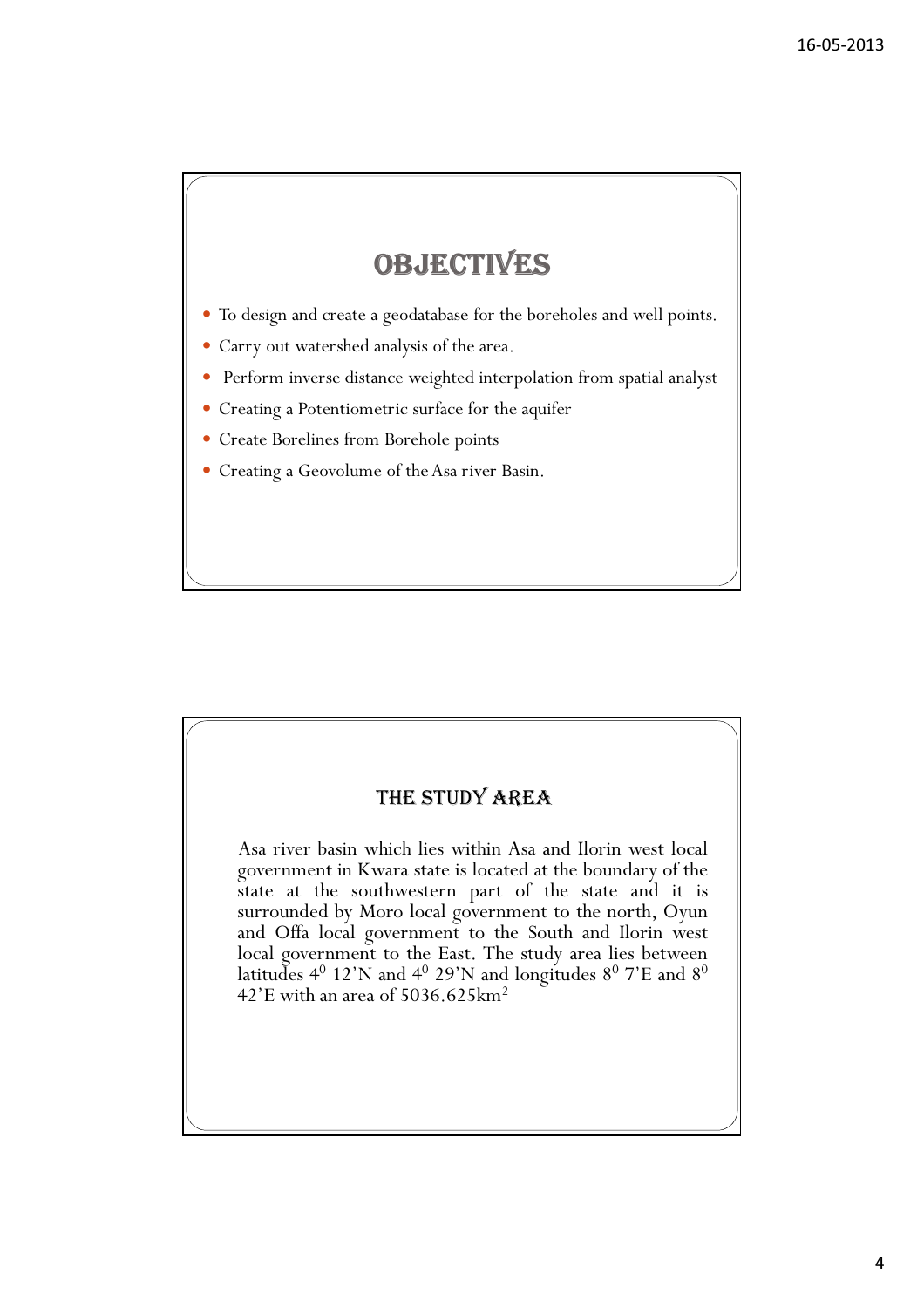

## GEOLOGY OF THE AREA. The Asa river basin consists of basement complex rocks of the older granite type and the undifferentiated types. These rocks in many places have been greatly weathered in-situ and hence there are several pockets of weathered sand and sandy clay lenses within the basin, some of these pockets of weathered materials appear on the surface in several areas. The sand pockets form good aquifers for underground water which recharge the Asa river in the dry season.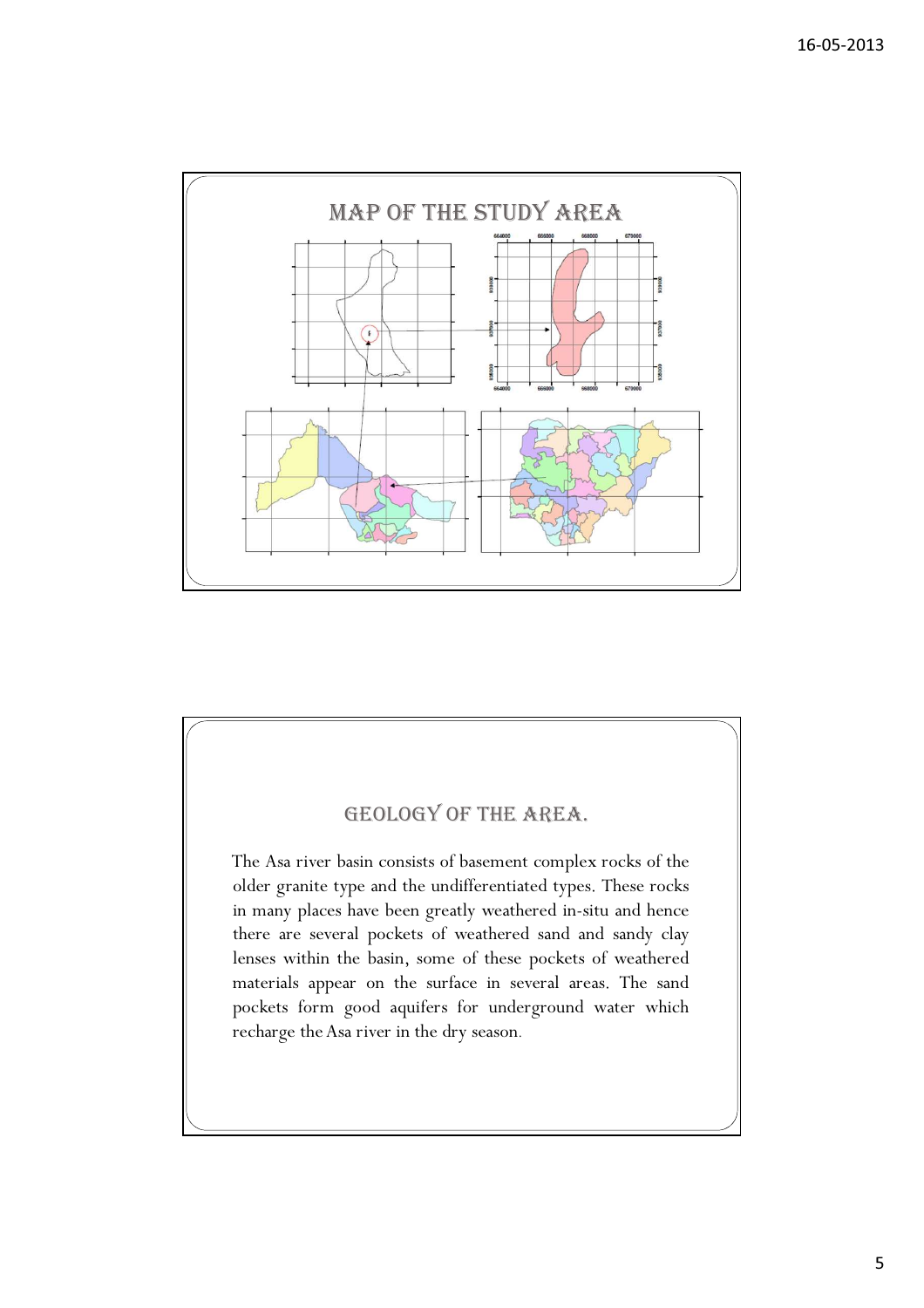

# The effective implementation of any GIS research lies on the proper planning and design of the database is known as the heart of GIS. The process of designing a database is known as data modeling, here real world entities and their relationships are analyzed and modeled to conform to the syntax of the software of choice (kufoniyi,1998) The design of database involves the following phases; Conceptual design, Logical design, Physical design DATABASE DESIGN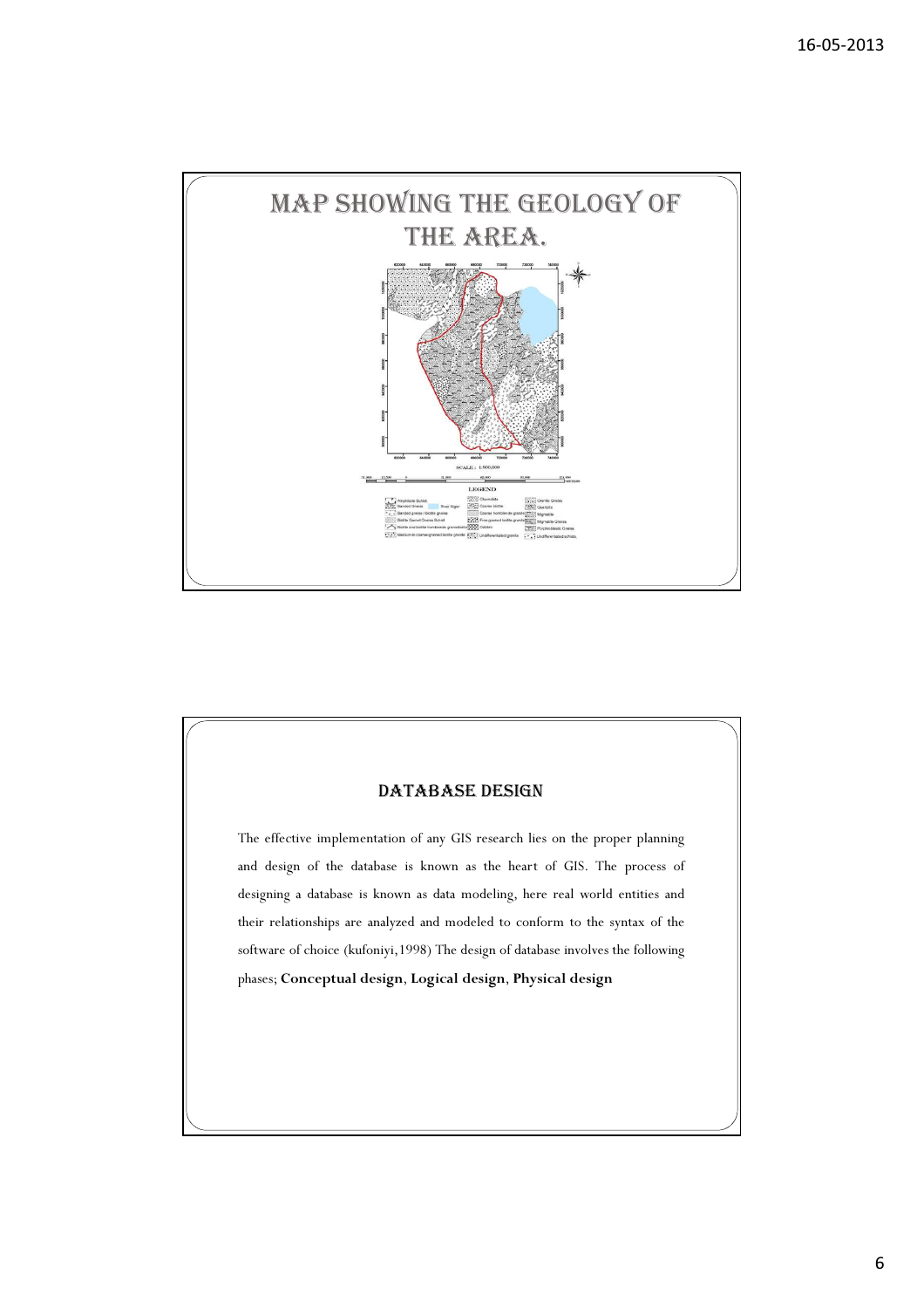### DATA REQUIRED.

- SRTM
- Location point of existing wells and boreholes.
- Geological map of Ilorin
- Lineament map of Ilorin

#### DATABASE CREATION

Following the design phase, the database was created and populated in ARCGIS 9.3 environment. Polygon, Line and Point layers were created respectively for the identified entities. These form individual relations which were then populated with their attribute values.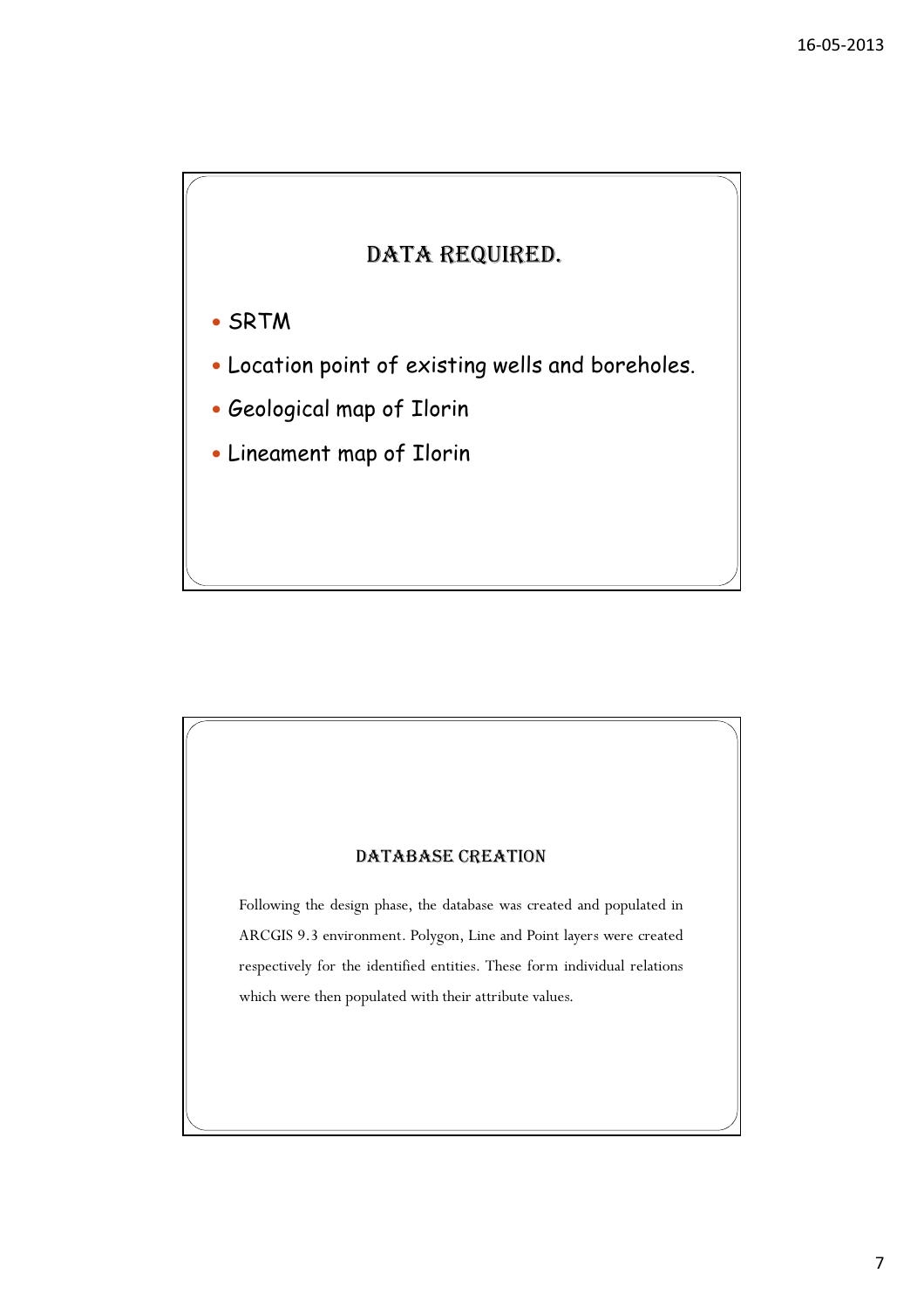

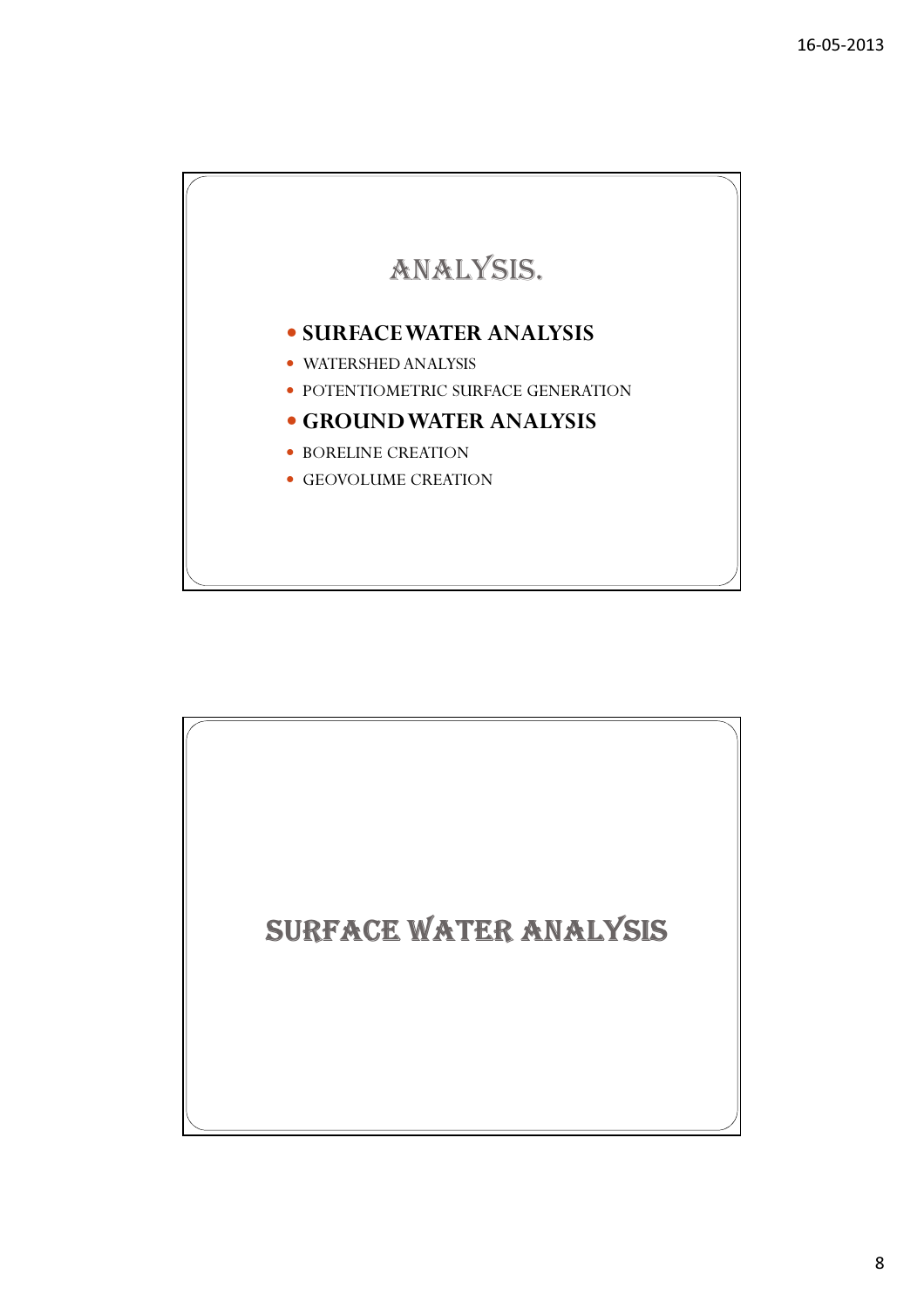

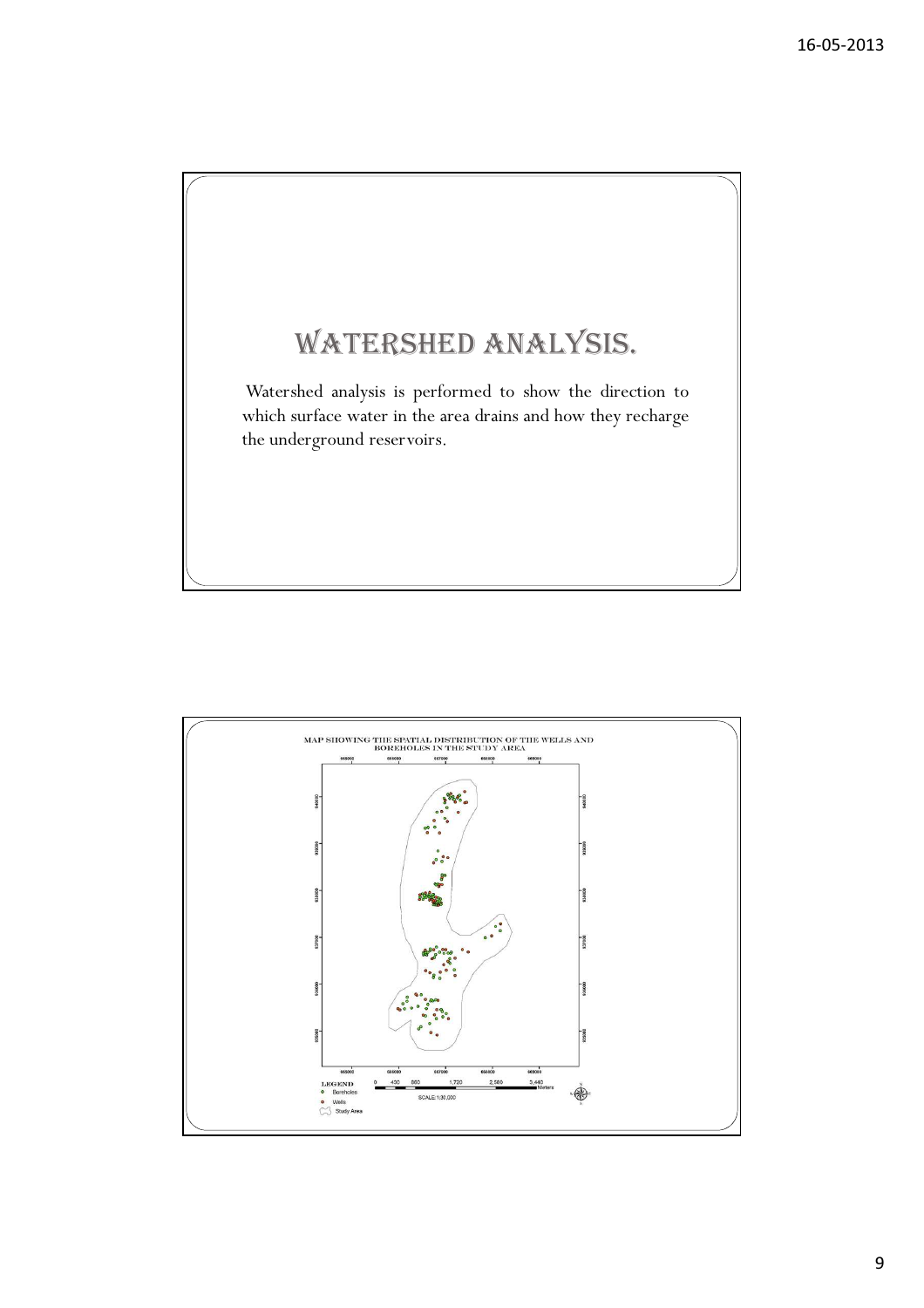

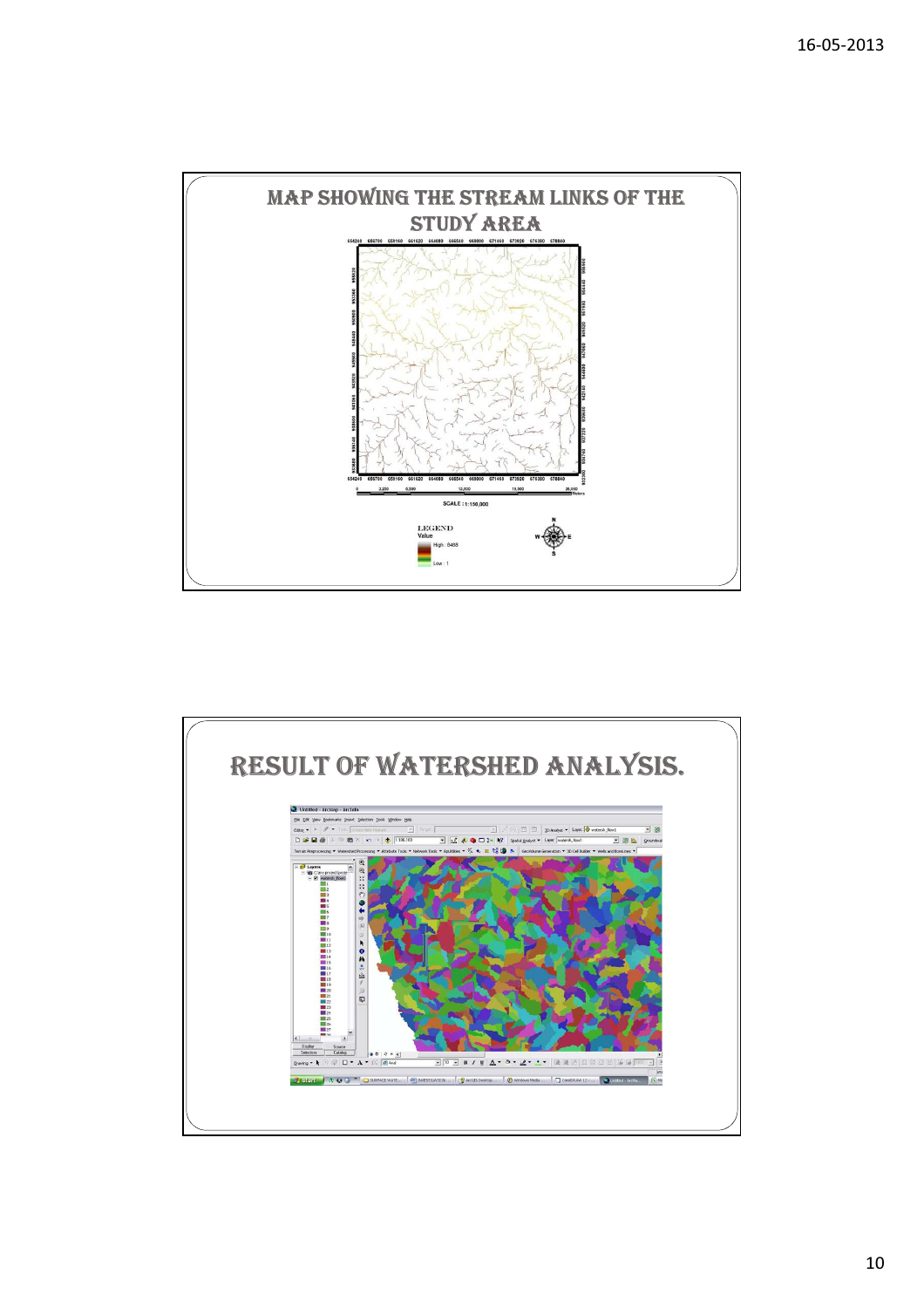This area is divided into catchments based on the stream links and the drainage pattern each catchment represents a watershed. Each catchment drain into another creating a link between each catchment. And the drainage density of the area is also obtained from the DEM and the flow Accumulation raster of the area. Measured in (length/area) in  $m/m^2$ 

## POTENTIOMETRIC SURFACE

- Potentiometric surface of the river basin was created by interpolating water levels recorded at each wells and boreholes in the study area. This is compared with the digital elevation model (DEM) for finding area that has the potential of discharge.
- To know the point of potential discharge the potentiometric surface raster was generated which was subtracted from the DEM of the study area, using raster calculator. It is noticed that it is getting shallower near the stream and increasing up the gradient.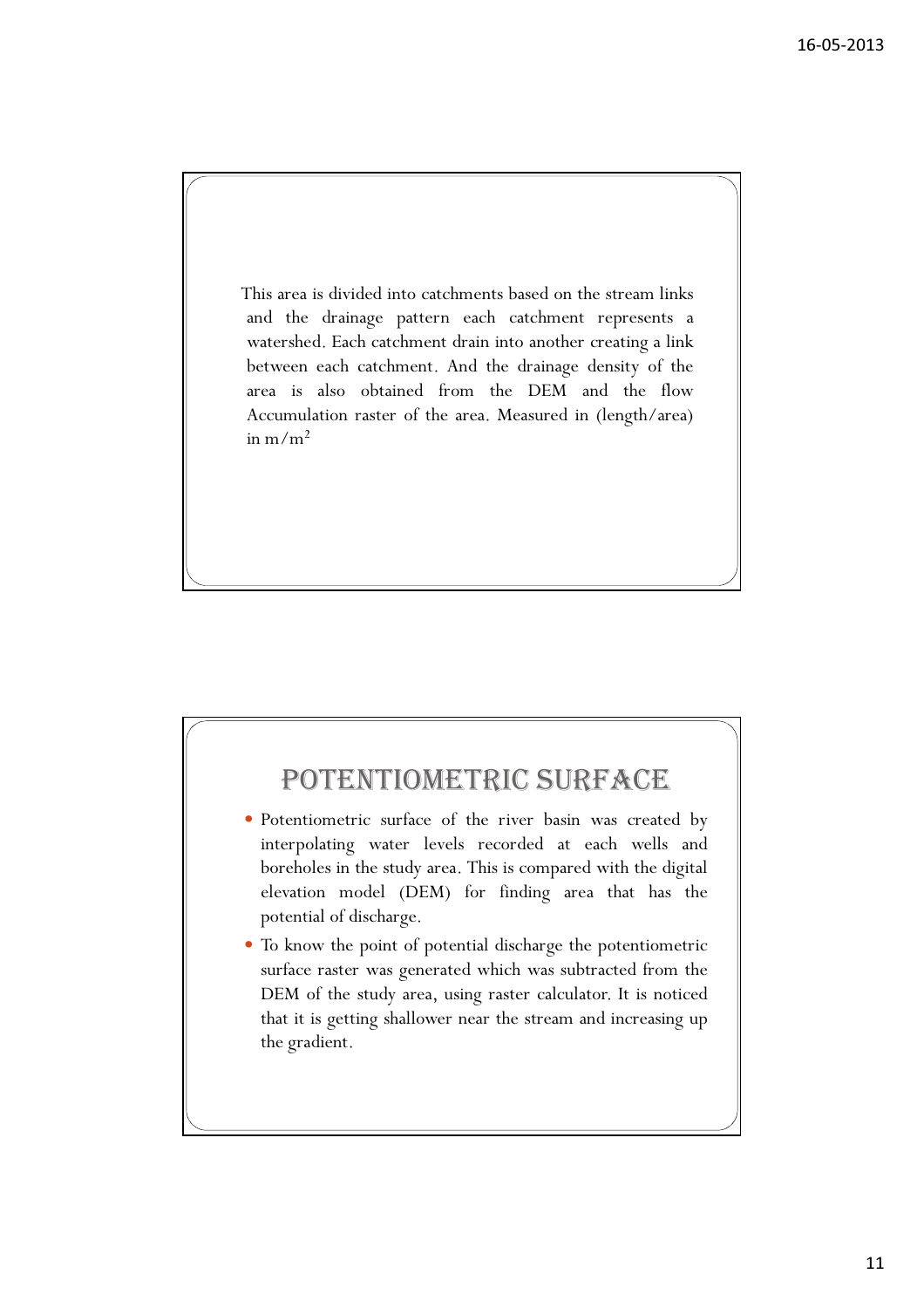

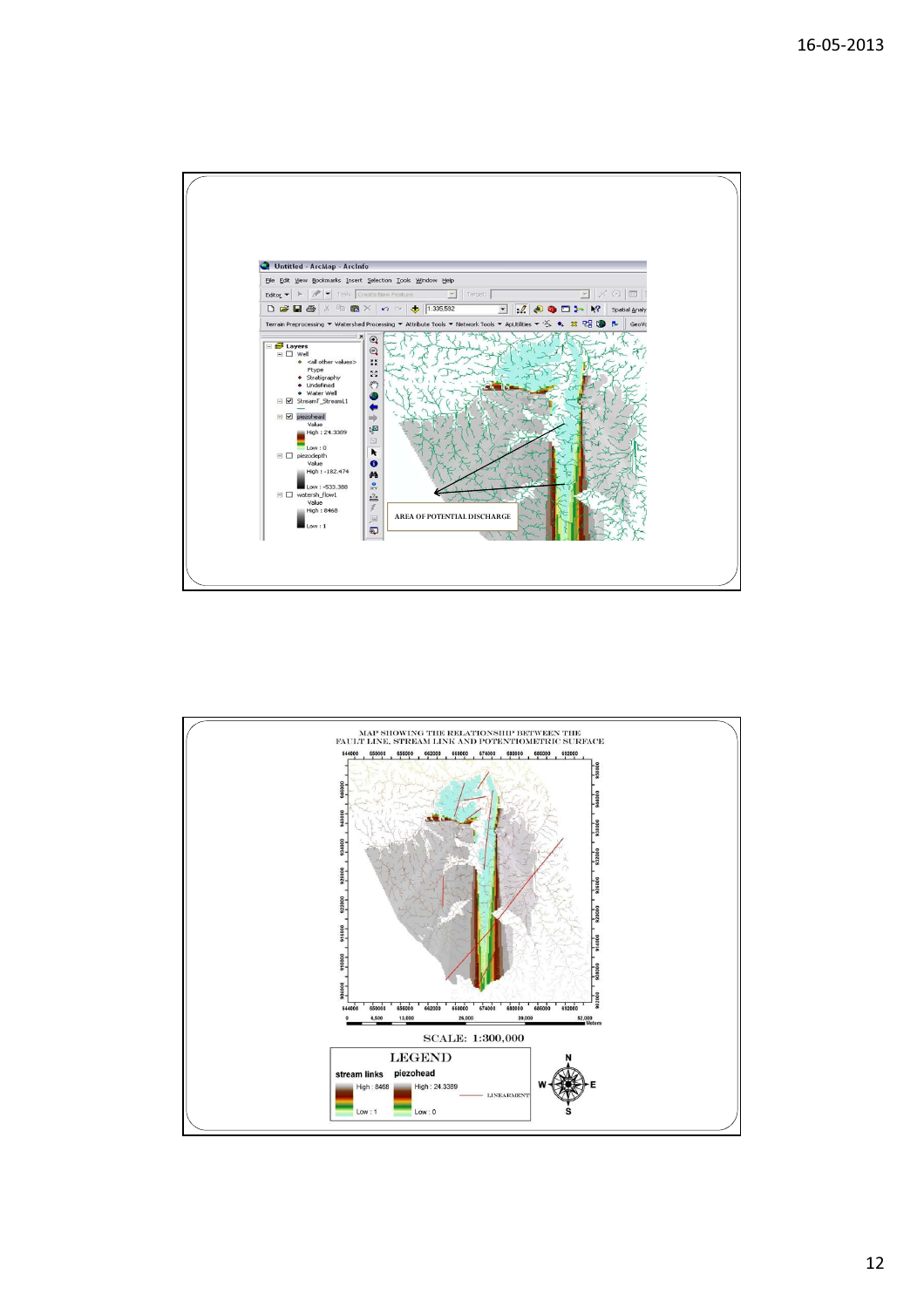

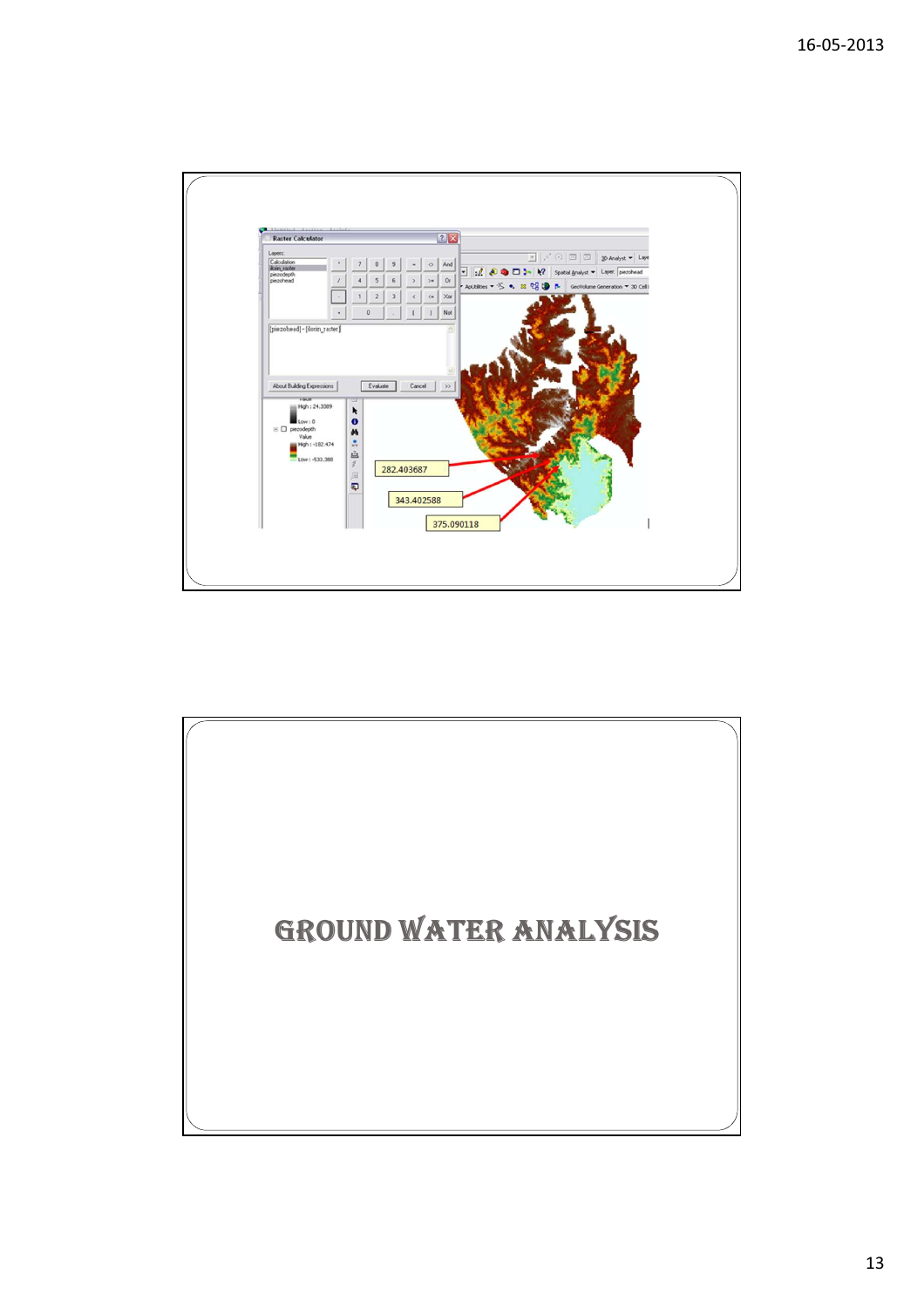## BORELINE CREATION

Borelines are three dimensional objects that represent the hydrostatigraphy along a drilled well. The stratigraphy tables holds the top and bottom elevations observed for each hydrostatigraphy unit, displaying the vertical measurement along the strata of the boreholes in the study area, and show how each of the soil layer is conformably overlain by each other.

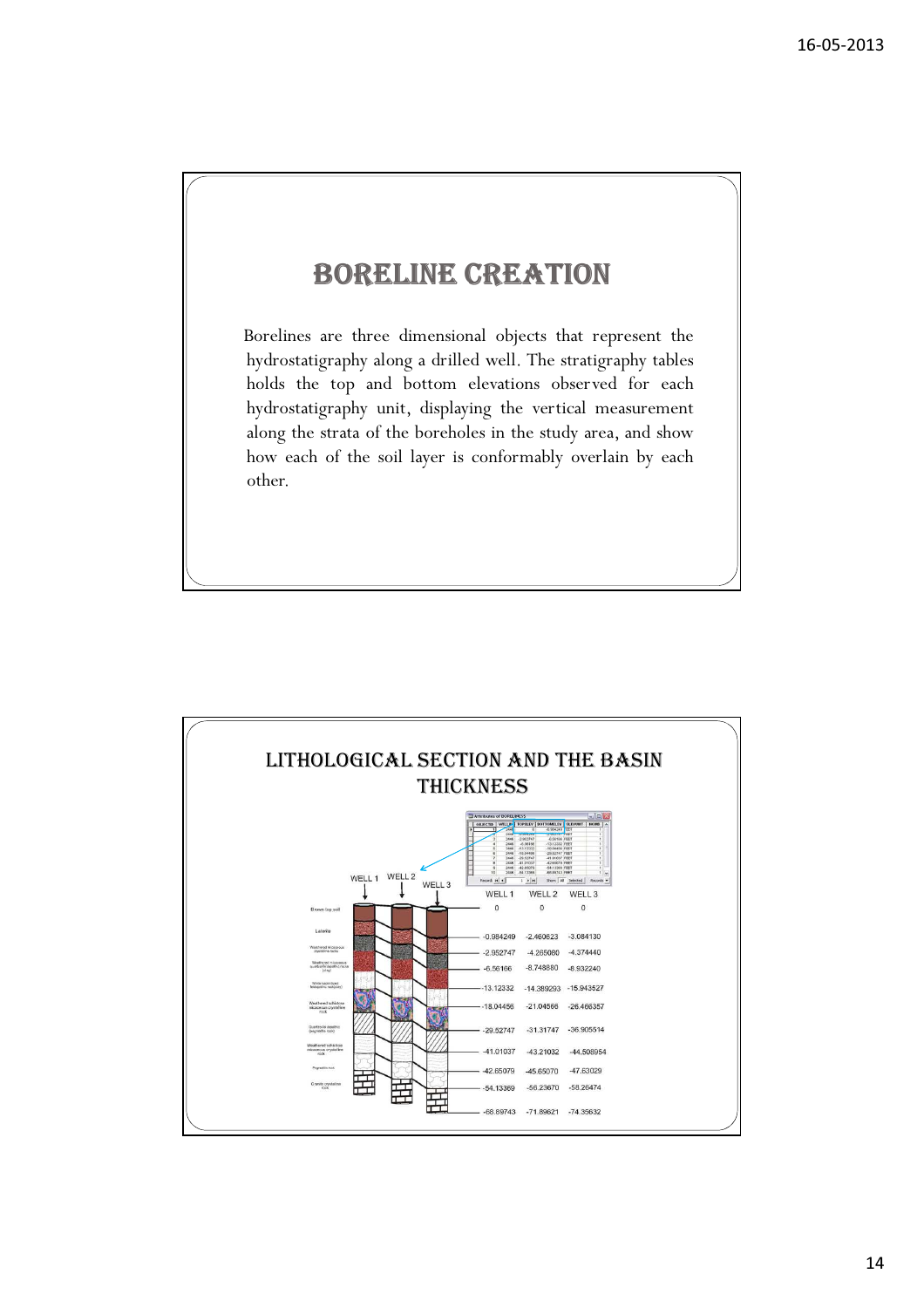## GEOVOLUME CREATION

Geovolume which is a multipatch layer used in the calculation of the area and the volume of the water bearing reservoir. A multipatch is a set of three-dimensional triangles that can define the surface of a feature with volume. However, multipatches can be created by linking ArcGIS and external computational geometry programs (QHull algorithm) and attributes computed in the external programs can be written as an attribute of the multipatch.

 (Qhull is an algorithm that reads a set of points to generates a multipatch through triangulations)

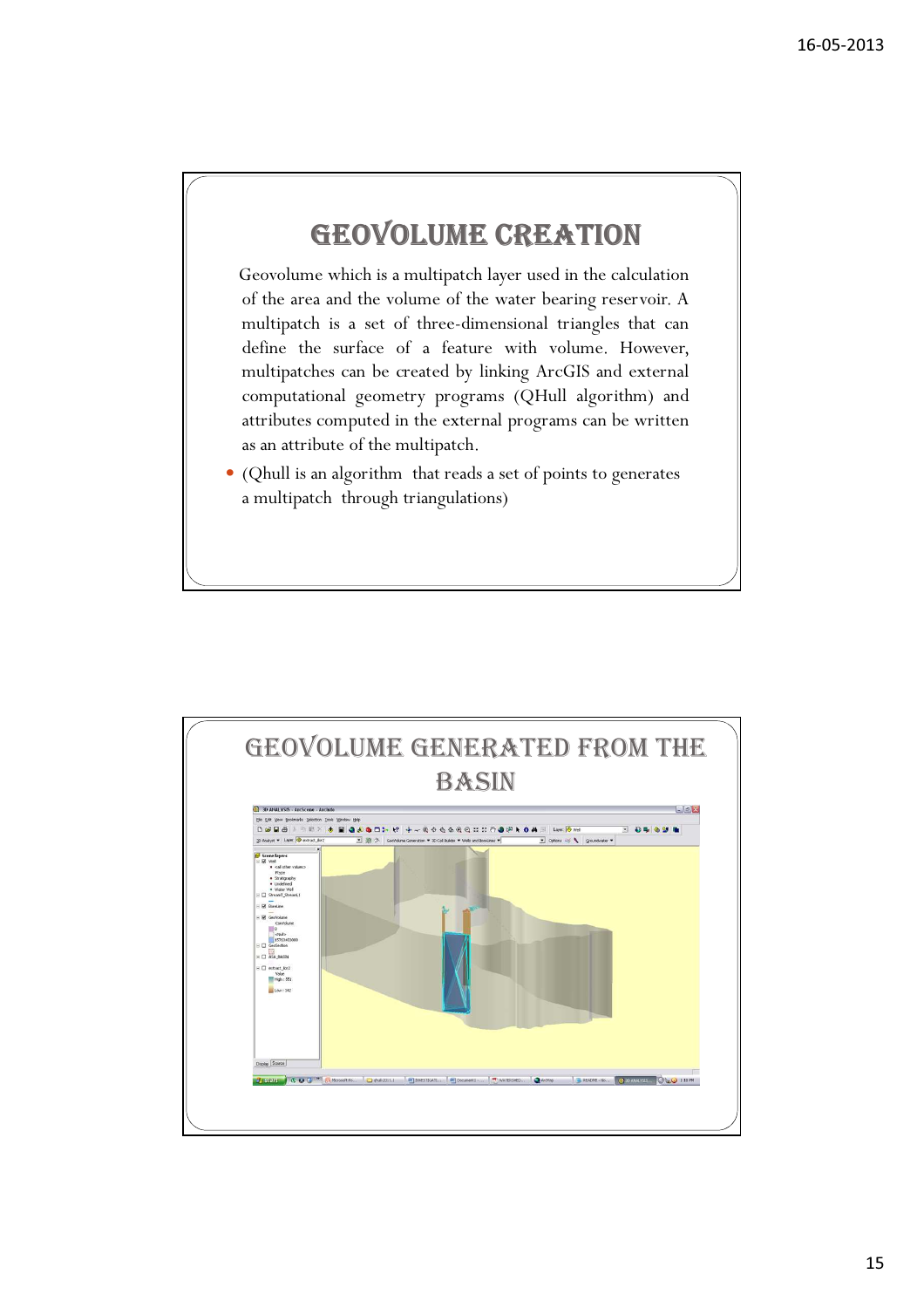

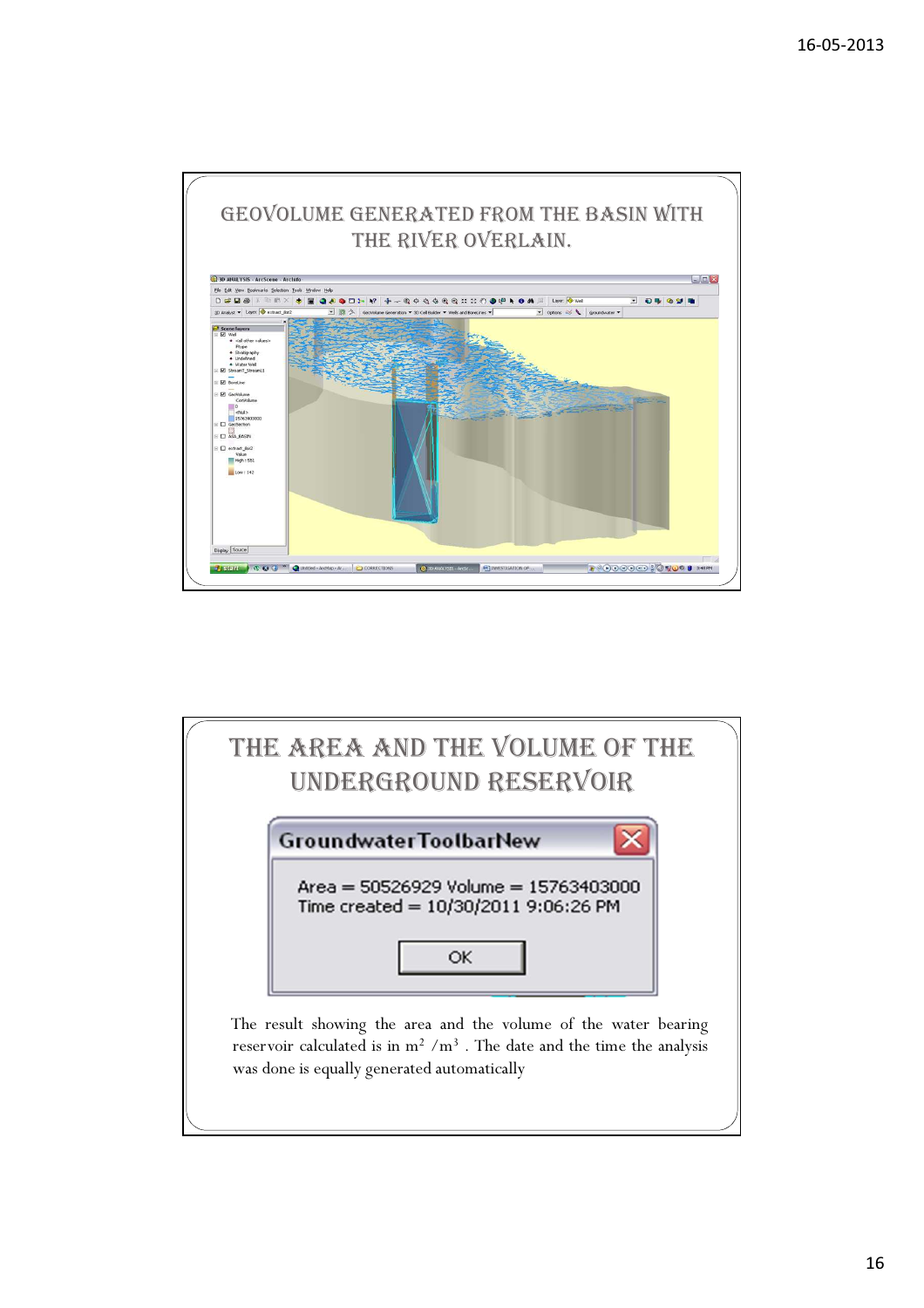## **SUMMARY**

The aim of this research work is to investigate the area and the volume of the water bearing reservoir available within the study area, using Geographic Information System technology in other to provide information on the hydro-geological characteristics of the area.

## RECOMMENDATIONS

As a result of the outcome of this research work and the experience gained, it is hereby recommend that.

- Decision makers should apply GIS as a tool in solving problems and making decisions as any decision made is influenced by spatial facts on ground.
- GIS technology should be used in underground reservoir investigation. It helps to serve the people better.
- Study of GIS by decision makers should be encouraged as it helps to eliminate doubt and make them serve the people better.